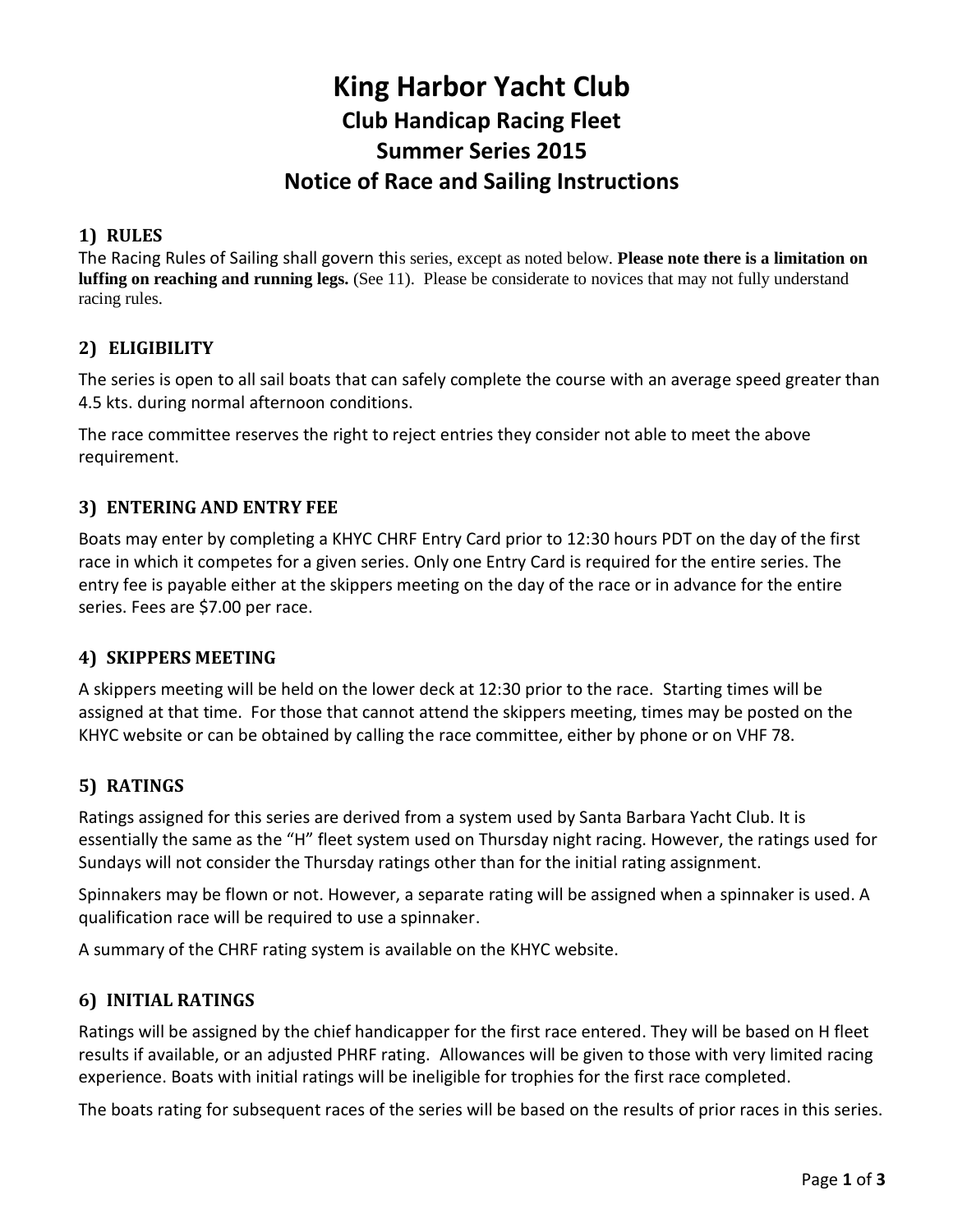## **7) RACE SCHEDULE**

Races will be held Sunday afternoons of June 14, june 28' July 12, July 19, August 2, and August 23.

#### **8) CLASSES**

All boats will be ranked in order of their finish, and eligible for overall trophies.

There will be a separate class for boats that are skippered and helmed by a female. They will be eligible for a class trophy, as well as, an overall trophy.

#### **9) STARTS**

This series will employ an inverted starting sequence with starting times assigned be the race committee. These times along with course that will be sailed will be provided at the skippers meeting. The first start will be approximately 14:00.

Skippers will be responsible for starting at the proper time as synchronized to GPS or Atomic Clock time. The race committee time piece will be available at the skippers meeting. (Note: cell phone times should be acceptable)

The starting line will be between the nort west corner of the upper west deck and T mark.

 Boats must start immediately after their assigned starting time on starboard tack. After their starting time, boats must not interfere with others preparing to start.

The race committee will attempt to notify anyone the starts prematurely by VHF channel 78. However, the skipper is ultimately responsible for a proper start.

Yachts not starting properly will be ineligible for a trophy, but their elapsed time will be used for calculating future handicaps

#### **10) COURSES**

One of the following courses will be used. Marks are defined in the King Harbor Yacht Club Mark Guide available at the skippers meeting or on the KHYC website.

- 1) Start, C, B, Finish (3.9 nm.)
- 2) Start, A, B, Cs, Y, Finish (5.7 nm.)
- 3) Start, F, B, Cs, Y, Finish (7.6 nm.)
- 4) Start, F, Bs, Js, As, Y, Finish (10.2 nm.)
- 5) Specified by race committee

\*note weather legs are multiplied by 1.4 to allow for sailing upwind.

The course to be sailed will be given at the skippers meeting.

Boats retiring from the race must advise the Race Committee without delay, either on Ch-78 VHF, KHYC (310) 376- 2459, or cell phone number provided at the skippers meeting (normally 310-938-3322).

#### **11) LIMITATIONS ON LUFFING**

**Boats sailing on reaching or running legs shall not sail above their proper course when being passed by a faster boat.** This rule doesn't apply when rounding marks or when beating to weather.